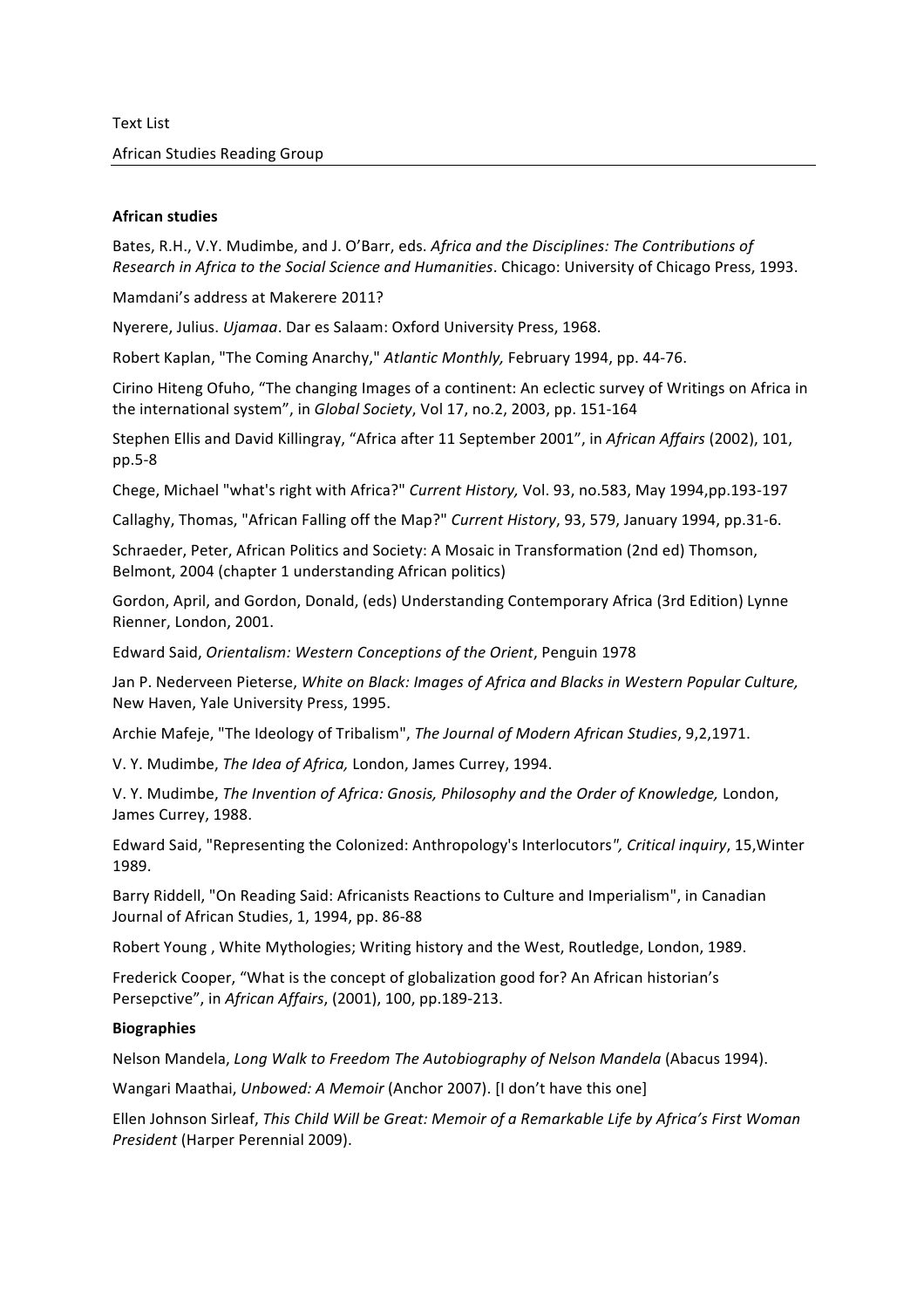Kwame Nkrumah, *Ghana: The Autobiography of Kwame Nkrumah* (Panaf 2002) [I don't have this one].

R. Dallaire. Shake Hands with the Devil. The Failure of Humanity in Rwanda. 2003

# **Climate**

Wangari Maathai, *The Challenge for Africa* (Arrow 2009).

# **Gender**

Leymah Gbowee, Mighty Be Our Powers: How Sisterhood, Prayer and Sex Changed a Nation at War (HarperCollins 2011).

Baaz, M., & Stern, M. (2011). Whores, Men and Other Misfits: Undoing 'Feminization' in the Armed Forces in the DRC. African Affairs, 110(441), 563-585.

Nnaemeka,%O.%(1998).%Mapping%African%Feminisms.%In%A.%Cornwall%(Ed.),%*Readings'in'Gender'in'Africa*.% Oxford: James Currey.

Mama, A. (1997). Sheroes and Villains: Conceptualizing Colonial and Contemporary Violence Against Women in Africa. In J. Alexander & T. Mohanty (Eds.), *Feminist Genealogies, Colonial Legacies, Democratic Futures* (pp. 46-62). New York: Routledge.

## **Postcolonial writings**

Ngugi wa THIONG'O, Decolonising the Mind

Memmi, Albert. *The Colonizer and the Colonized*. Boston: Beacon Press, 1991

Mbembe, A. On the Postcolony. Berkeley: University of California Press, 2001.

Frantz Fanon:

*Black Skin, White Masks* (1952), (1967 translation by Charles Lam Markmann: New York, Grove Press)

*A'Dying Colonialism* (1959), (1965 translation by Haakon Chavalier: New York, Grove Press)

*The Wretched of the Earth*, (1961), (1963 translation by Constance Farrington: New York, Grove Weidenfeld)

*Toward the African Revolution*, (1964), (1969 translation by Haakon Chavalier: New York, **Grove Press** 

Cabral,%Amilcar.%*Unity'and'Struggle:'Speeches'and'Writings'of'Amilcar Cabral*.%New%York:%Monthly% Review Press, 1979

DuBois, W.E.B. The World and Africa. Millwood: Kraus-Thomson Organization, 1976

V. Y. MUDIMBE, The Idea of Africa

V. Y. MUDIMBE, The Invention of Africa

Richard%Werbner%and%Terence%Ranger,%(eds)%*Postcolonial'Identities'in'Africa*,%Zed%Books,1996.%

Homi Bhabha, *The Location of Culture*, Routledge, london,1994

Achille Mbembe, "The Banality of Power and the Aesthetics of Vulgarity in the Postcolony,"*Public Culture, 4, 2 (Spring 1992), pp. 1-30 and discussion in <i>Public Culture* 5, 1 (Summer 1992).

Achille Mbembe, "Figures of the Subject in Times of Crisis," *Public Culture,* 9, 2 (Winter 1995), pp. 323-352.

Homi Bhabha (ed) Nation and Narration, Routledge, 1990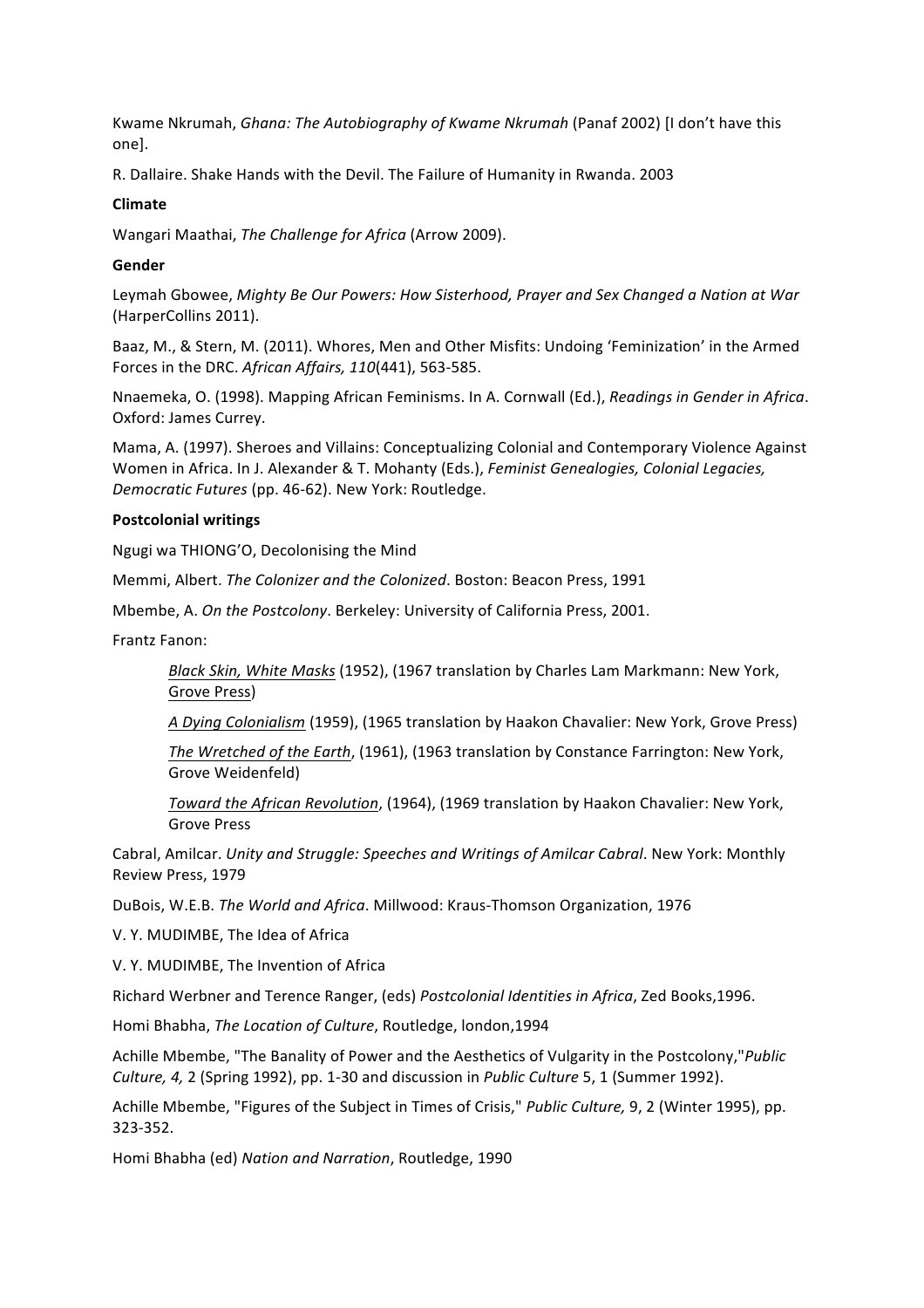Wole Soyinka, "The National Question in Africa: Internal Imperatives," *Development and Change, 27,* 2 (April 1996), pp. 279-301.

Frank%Furedi,%*Colonial'Wars'and'the'Politics'of'Third'World'Nationalism,'*London,%LB.%Taurus, 1994.

Partha Chatterjee, Nationalist Thought and the Colonial World: A Derivative Discourse? London, Zed Books, 1986.

Jan Nederveen Pieterse and Bhiku Parekh, eds. The Decolonization of Imagination: Culture, Knowledge and Power, London, Zed Books, 1995.

Homi Bhabha, "The Other Question: Difference Discrimination and the Discourse of Colonialism", in F. Barker et al (eds) Literature, Politics and Theory: papers from the *Essex Conference 1976-84*, Methuen, London, 1986.

Homi Bhabha, *The location of Culture*, Routledge, London, 1994

Albert Memmi, *The Colonizer and the Colonized*, Boston, Beacon Press, 1965.

## **Politics**

Shivii, Issa G. The Concept of Human Rights in Africa. Dakaar: Codesria,1989.

Basil Davidson, The Black Man's Burden: Africa and the Curse of the Nation-State;

Mahmood Mamdani and Ernest Wamba-dia-Wamba (eds.), African Studies in Social Movements and *Democracy*, Dakar: CODESRIA, 1995.

Issa G. Shivji, State and Constitutionalism: An African Debate on Democracy, Harare: SAPES, 1991.

Issa G. Shivji, *Fight My Beloved Continent: New Democracy in Africa*, Harare: SAPES, 1988.

Jean-François Bayart (1989) L'etat en Afrique: Politique du Ventre

Patrick Chabal and Jean-Pascal Daloz, Africa Works: Disorder as Political Instrument, Oxford: James Currey, 1999.

Alex DE WAAL, AIDS and Power: Why There Is No Political Crisis - Yet

Mamdani,%Mahmood.%*Citizen'and'Subject:'Contemporary'Africa'and'the Legacy'of'Late'Coloniailism.'* Princeton: Princeton University Press, 1996.

Mamdani,%Mahmood.%*When'Victims'Become'Killers:'Colonialism,'Nativism,and'the'Genocide'in' Rwanda.* Princeton: Princeton University Press, 2002.

Gerard Prunier, *Darfur: The Ambiguous Genocide*, London: Hurst, 2005.

Gerard Prunier, *The Rwanda Crisis: History of a Genocide*, London: Hurst, 1998.

Robert%Jackson,%*Quasi'States:'Sovereignty,'International'Relations'and'the'Third'World*,%Cambridge:% Cambridge University Press, 1990.

Tom Young, Readings in African Politics, Oxford: James Currey, 2003.

Bayart, J.F.and S. Ellis and B Hibou, *The criminalization of the state in Africa*, James Currey, 1999, "From Kleptocracy to the felonious state?" pp.1-31

Bayart, Jean-Francois, *The State of Africa: The Politics* of *the Belly, London, Longman,(1989) 1993.* 

Chabal, Patrick and Jean-Pascal Daloz, Africa Works: Disorder as Political Instrument,James Currey, 1999.

Patrick Chabal, Power in Africa: An Essay in Political Interpretation, London, Macmillan,1992.

Alex Thomson, *An Introduction to African Politics* (2nd Edition) Routledge, London 2004.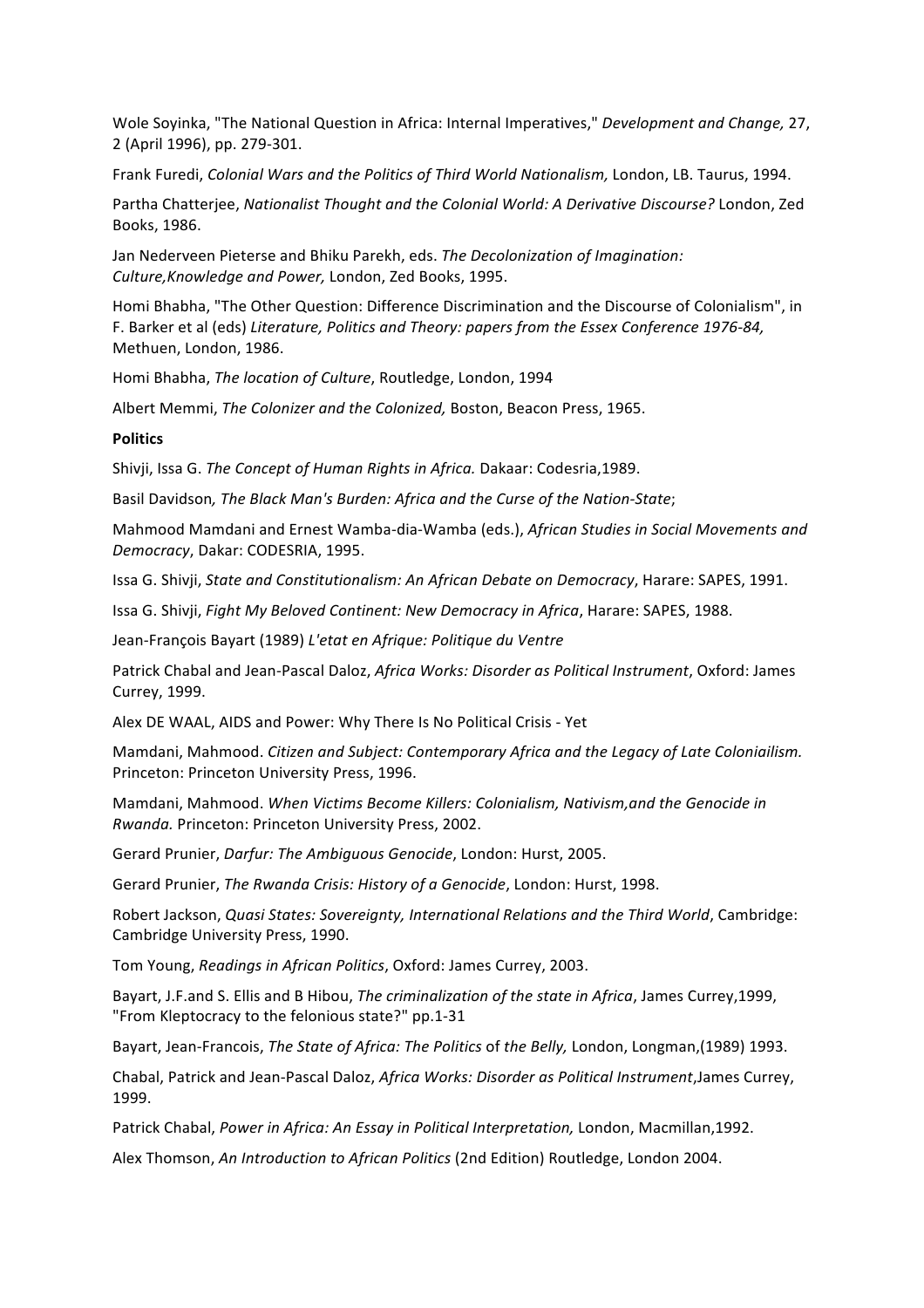Bill Freund, The Making of Contemporary Africa: The Development of African Society since 1800, Bloomington, Indiana University Press, 1984.

Eric Hobsbawm and Terry Ranger, eds. The Invention of Tradition, Cambridge, CambridgeUniversity Press, 1983.

Eric%Hobsbawm,%*Nations'and'Nationalism'Since'1780:'Programme,'Myth,'Reality,*Cambridge,% Cambridge University Press, 1990.

Thomas Hodgkin, Nationalism in Colonial Africa, New York, New York University Press,1957.

Nyang'o, Popular Struggles for Democracy in Africa, London, Zed Press, 1987.

#### **Politics and ethnicity**

Young, Crawford. *Ethnicity and Politics in Africa*. Boston, Mass: Boston University African Studies Center, 2002.

Leroy Vail, The Creation of Tribalism in Southern Africa, London: James Currey, 1989.

Ranger, Terrence O. "The Invention of Tradition in Colonial Africa." In The Invention of Tradition, edited by Eric Hobsbawm and T Ranger. Cambridge: Cambridge University Press, 1983.

Ranger, Terrence O. "The Invention of Tradition Revisited." In *Legitimacy and the State in Twentieth* Century Africa, edited by T Ranger and Olufemi Vaughan. Basingstoke: Macmillan, 1995.

Berman, Bruce, Dickson Eyoh, and Will Kymlicka, eds. *Ethnicity and Democracy in Africa*. Oxford, Athens: James Currey, Ohio University Press, 2004.

Lonsdale, John. "Moral & Political Argument in Kenya." In *Ethnicity and Democracy in Africa*, edited by Bruce Berman, Dickson Eyoh and Will Kymlicka. Oxford, Athens: James Currey, Ohio University Press, 2004.

Mamdani, M. (2011). The invention of the indigene. *London Review of Books, 33*(2).

## **Security studies**

Francis Deng et al, Sovereignty as Responsibility: Conflict Management in Africa (Brookings Inst. 1996).

Vlassenroot, K., & Raeymaekers, T. (2004). The Politics of Rebellion and Intervention in Ituri: The Emergence of a New Political Complex? African Affairs, 103(412), 385-412.

Pottier, J. (2009). Representations of Ethnicity in the Search for Peace: Ituri, Democratic Republic of Congo. African Affairs, 109(434), 23-50.

Richards,%P.%(Ed.).%(2005).%*No'Peace,'No'War.'An'Anthropology'of'Contemporary'Armed'Conflicts*.% Oxford: James Currey.

Lemarchand, R. (2006). The Geopolitics of the Great Lakes Crisis. In F. Reyntjens & S. Marysse (Eds.), L'Afrique des Grands Lacs: Annuaire 2005-2006. Dix ans de transitions conflicturelles. Paris: L'Harmattan.

Auteserre, S. (2007). D.R. Congo:Explaining Peace Building Failures, 2003-2006. Review of African *Political Economy, 34(113), 423-441.* 

## **Economics**

Moyo,%Dambisa.%*Dead'Aid:'Why'Aid'is'Not'Working'and'How'There'is'a Better'Way'for'Africa.'*New% York: Farrar, Strauss and Giroux, 2009

Rodney, Water. *How Europe Underdeveloped Africa*. Washington, D.C.:Howard University Press, 1981.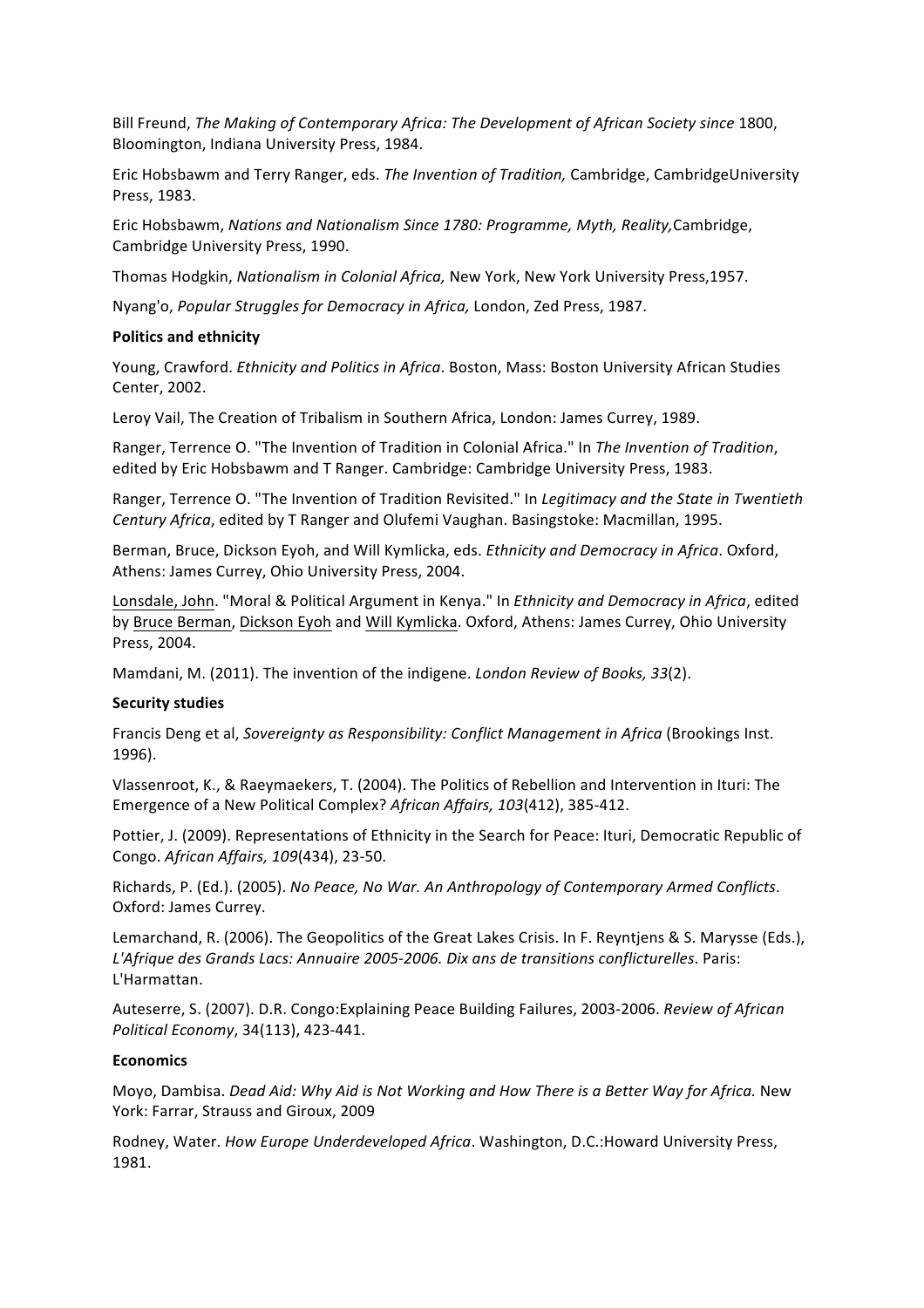Zeleza, Paul. A Modern Economic History of Africa. Dakar: Codesria, 1993.

# **Culture**

Soyinka, Wole. *Death and the King's Horseman*. New York: W.W. Norton & Company, 2002.

Abdou Malig Simone, *For the City Yet to Come: Changing African Life in Four Cities*, Durham: Duke University Press, 2004.

Abdou Malig Simone 2005 Urban Africa: Changing Contours of Survival in the City. Dakar: Council for the Development of Social Science Research in Africa; London: Zed Books. With Abdelghani Abouhani.

# **Anthropology**

Kenyatta, Jomo. *Facing Mount Kenya: The Traditional Life of the Gikuyu*. New York: Vintage, 1962

Ferguson, James. Expectations of Modernity: Myths and Meanings of Urban Life on the Zambian Copperbelt. Berkeley: University of California Press, 1999.

# **History**

Curtin, P. et al. African History, 2nd edition (London, 1995);

Fage, J. & W. Tordoff. A History of Africa, 4th edition (London, 2001);

Freund, B. The Making of Contemporary Africa, 2nd edition (Basingstoke, 1998);

Iliffe, J. Africans: The history of a continent (Cambridge, 1995);

Oliver,%R.%&%A.%Atmore.%*Africa'Since'1800* (Cambridge,%1994)

John Iliffe, *Honour in African History*, Cambridge: Cambridge University Press, 2005.

John Iliffe, The African Poor: a history, Cambridge: Cambridge University Press, 1989.

Iliffe, John (1995). Africans: History of a Continent. Cambridge: CUP.

D.%Anderson%and%R.%Rathbone%(eds.),%*Africaís'Urban'Past* (2002)

Basil%Davidson,%*Africa'in'History*.

Thomas%Pakenham,%*The'Scramble'for'Africa:'White'Man's'Conquest'of'the'Dark'Continent'from'1876'* to 1912 (Harper Perennial 1992).

Cooper, Frederick. Africa since 1940: The Past of the Present. Cambridge: Cambridge University Press, 2002.

Padraig Carmody, The New Scramble for Africa (Polity 2011).

Martin Meredith, *The State of Africa: A History of the Continent Since Independence* (Simon and Schuster 2011).

Adam%Hochschild,%*King'Leopold's'Ghost:'A'Story'of'Greed,'Terror,'and'Heroism'in'Colonial'Africa* (Mariner 1998).

Mahmood%Mamdani,%*Citizen'and'Subject:'Contemporary'Africa'and'the'Legacy'of'late Colonialism, Princeton Uni press, New Jersey, 1996* 

Basil Davidson, *The Black Man's Burden: Africa and the Curse of the Nation-State, James Currey,* London 1992.

Walter Rodney, *How Europe Underdeveloped Africa*, London, Bogle-L'Ouverture, 1972

Frederick%Cooper,%"Conflict%and%Connection:%Rethinking%Colonial%African%History,"%*American Historical' Review, 99, 5 (December 1994), pp. 1516-1545*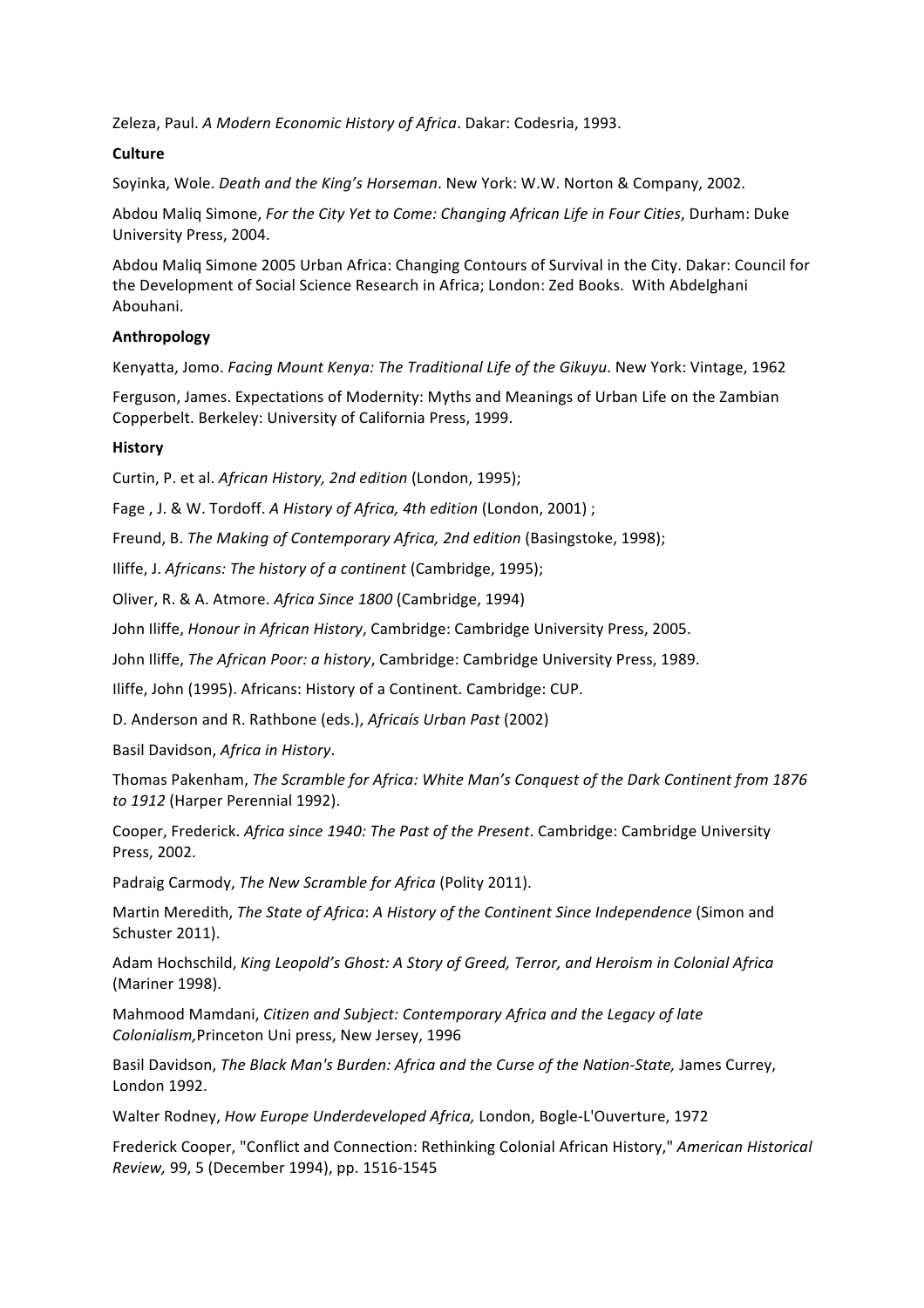A.%Adu%Boahen,%"The%Operation%of%the%Colonial%System,"%*African'Perspectives'on Colonialism,'* Baltimore, Johns Hopkins University Press, 1987.

Peter P. Ekeh, "Colonialism and the Two Publics in Africa: A Theoretical Statement," *Comparative Studies in Society and History,* (17, 1 January 1975), pp. 91-112.

Bruce%Berman,%*Control'and'Crisis'in'Colonial'Kenya:'The Dialectic'of'Domination,'*London,%James% Currey, 1990.

Frank McLynn, *Hearts* of *Darkness: The European Exploration of Africa*, London, Pimlico,1992.

E.%A.%Brett,%*Colonialism'and'Underdevelopment'in'East'Africa:'The'Politics'of'Economic Change'1919\* 1939, London, Heinemann, 1973.

### **Philosophy**

Senghor – what is the best text?

Appiah, Kwame Anthony. *In My Father's House: Africa in the Philosophy of Culture*. Oxford: Oxford University Press, 1992.

DuBois, W.E.B. *The World and Africa*. Millwood: Kraus-Thomson Organization, 1976

Houtondji, Paulin. African Philosophy: Myth and Reality. 2nd ed. Bloomington: Indiana University Press, 1996.

Mudimbe,%V.%Y.%*The'Invention'of'Africa:'Gnosis,'Philosophy,'and'the'Order of'Knowledge'(African'* Systems of Thought). Bloomington: Indiana University Press, 1988

Wa Thiong'o, N. *Decolonizing the Mind: The Politics of Language in African Literature*. Portsmouth: Heinemann Press, 1986

### **Development**

Abraham, Kinfe The Missing Millions: Why and how Africa is Underdeveloped, Africa World Press, 1995.

## **Fiction**

Achebe, Chinua. *Arrow of God.* New York: Anchor Books, 1989.

Adiche,%Chimamanda%Ngozi%*Purple'Hibiscus*,%Anchor,%2004

Adichie, Chimamanda. *Half a Yellow Sun*. New York: Anchor Books, 2007.

Zoë WICOMB, Playing in the Light (Umuzi, 2006)

J. M. COETZEE, Disgrace (Vintage, 2000)

Njabulo NDEBELE, The Cry of Winnie Mandela (Ayebia, 2004)

Ishtiyaq SHUKRI, The Silent Minaret (Jacana, 2006)

Johnny STEINBERG, Three-Letter Plague (Vintage 2009)

Yvonne VERA, The Stone Virgins (Weaver Press, 2002)

Alexandra FULLER, Scribbling the Cat: Travels with an African Soldier (Picador Africa, 2005 [2004])

José Eduardo AGUALUSA, Creole (Arcadia, 2002)

Ryzard KAPUCINSKI, Another Day of Life (Penguin, 2001)

Michela WRONG, In the Footsteps of Mr Kurtz (Fourth Estate, 2001)

Véronique TADJO, The Shadow of Imana: Travels in the Heart of Rwanda (Heinemann, 2002)

Uwem AKPAN, Say You're One of Them (Penguin, 2008)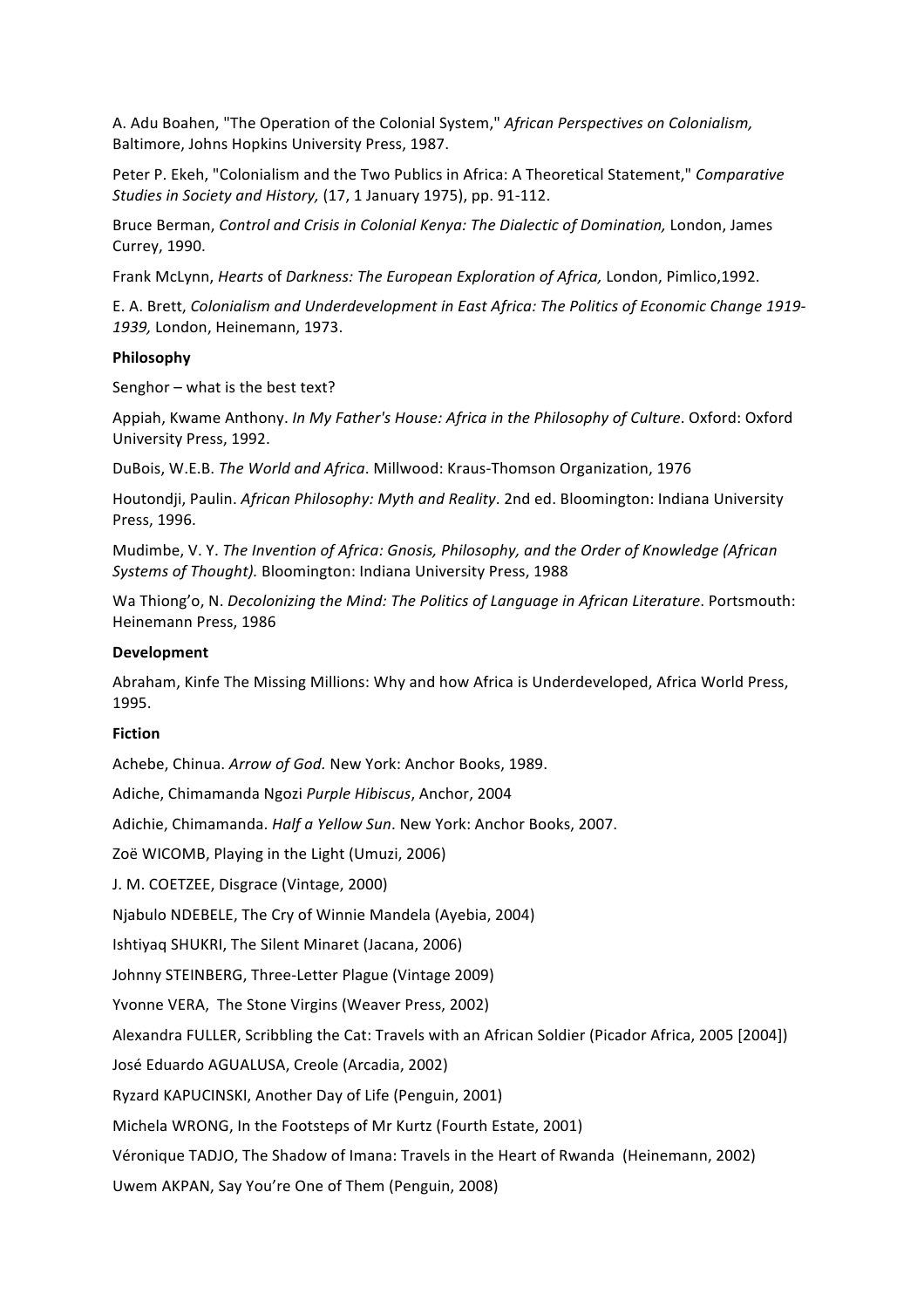Chimamanda Ngozi ADICHIE, Half of a Yellow Sun (Harper Perennial 2007 [2006]) Aminatta FORNA, The Devil That Danced on the Water: A Daughter's Memoir (Flamingo, 2010) Doreen BAINGANA, Tropical Fish: Tales from Entebbe (Harlem Moon, 2006) Abdulrazak GURNAH, By the Sea (Bloomsbury, 2002) Emily RUETE, Memoirs of an Arabian Princess (Gallery, 2000) Zubeida JAFFER, Love in a Time of Treason (Kwela, 2008) Leila ABOULELA, The Translator (Polygon, 2005)

Katherine FRANK, Lucie Duff Gordon: A Passage to Egypt (Taurus, 2007)

Ahdaf SOUEIF, The Map of Love (Bloomsbury, 2000)

Ngugi wa Thiongo, Wizard of the Crow, New York: Pantheon 2006

Phaswane Mpe, Welcome to Our Hillbrow, Pietermaritzburg: University of Natal Press, 2001 (South Africa).

Yvonne Vera, *The Stone Virgins*, Harare: Weaver, 2002 (Zimbabwe).

Wole Soyinka, *The Interpreters*, London: Heinemann, 1970 (Nigeria).

Devesen, Anne, Lines in the Sand, Viking, 2000 (An Australian's experience in Rwanda, returning to their roots).

Neate, Patrick, Musungu Jim and the Great Chief Tuloko, Penguin, 2000 (the amazingjourney of a young British man in a mythical Southern African country - Zambawi - andthe political social climate of an un-specific time in the 1990s.

Kingslover, Barbara, *The Poisonwood Bible*, Harper Collins, 1998 (One family's tragic undoing and remarkable reconstruction over the course of 3 decades in postcolonial Africa - set in the Belgian Congo 1959, during the rise and death of Patrice Lumumba, this story is told by the wife and 4 daughters of Nathan Price, a fierce evangelical Baptist).

Hochschild, Adam, King Leopold's Ghost: A story of greed, terror, and heroism in colonial Africa, First Mariner Books, New York, 1999

Carey, Joyce, Mister Johnson, (also on video starring Pierce Brosnan) - set in colonial Nigeria, an excellent examination of the impact of colonial administration on Africa.

Chinua%Achebe,%*Things'Fall'Apart,'*Oxford,%Heinemann,%(1958)%1986.%*The'*classic%African novel%in% English about the colonial experience.

Conrad, Joseph, *Heart of Darkness, London, Hodder and Stoughton, 1990. The classic colonial novel:* critics still cannot decide if Conrad saw colonialism as a positive or negative force. Suffice to say the ambiguities are starkly portrayed.

Conrad,%Joseph%*Under'Western'Eyes*,%1910

Soyinka, Wole, *The Open Sore of a Continent: A Personal Narrative of the Nigerian Crisis, Oxford,* Oxford University Press, 1996. Sharing the honours with Achebe as Nigeria's best writer, Nobel laureate Soyinka blasts the inept corruptness of Nigeria's current ruling class.

Soyinka, Wole, The Interpreters, Panther, 1965

Achebe, Chinua, Anthills of the Savannah, London, Heinemann, 1988.

Achebe, Chinua, *A Man of the People*, London, Heinemann, 1966.

Armah, Ayai Kwei, *The Beautyful Ones are Not Yet Born, Oxford*, Heinemann, 1969.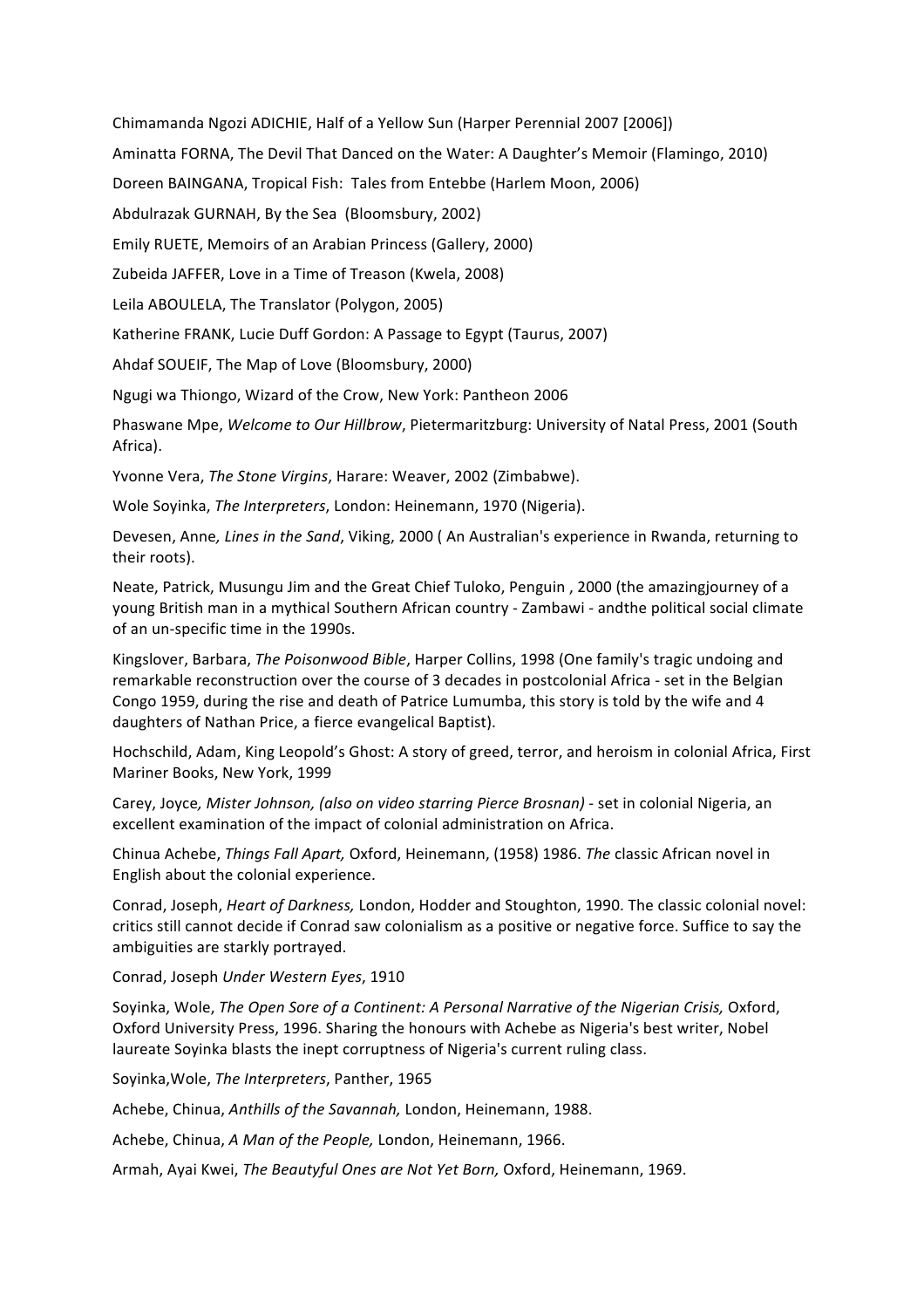Foden, Giles, *The Last King of Scotland*, London, Faber, 1998. Farah, Nuruddih, Sweet and Sour Milk, London, Heinemann, 1979. Gordimer,%Nadine,%*A'Guest'of'Honour,'*London,%Penguin,%1970. Sembene, Ousmane, God's Bits of Wood, London, Heinemann, 1970. Sembene, Ousmane, *The Last of the Empire*, London, Heinemann, 1980. Abrahams, Peter, *A Wreath for Udomo*, Faber, London, 1956. Zelesa,%Tiyambi,%*Burning'Charcoal,'*Heinemann,%Oxford,%1992. Thiongo,%Ngugi%Wa,%*A'Grain'of'Wheat,'*London,%Heinemann,%1968. Thiongo, Ngugi Wa, Petals of Blood, London, Heinemann, 1977. Karouma, Ahamadou, *The Suns of Independence,* London, Heinemann, 1981. Omotoso, Kole, *The Combat*, London, Heinemann,1972. Kapuscinski, Ryszard, *Another Day of Life*, London, Penguin, 1988. O'Hanlon,%Redmond,%*Congo'Journey,'*London,%Penguin,%1996. Emecheta,%Buchi,%*Kehinde*,%Heinemann,%1994. Head, Bessie, Serowe, Village of the Rain Wind, Heinemann, 1981. Head,%Bessie,%*A'Question'of'Power*,%Heinemann,%1974 Huxley,%Elspeth,%*The'Flame'Trees'of'Thika*,%1959. Coetzee, J.M., *In the Heart of the Country*, Penguin, 1976. Dangarembga, Tsitsi Nervous Conditions, Zimbabwe Publishing House, 1988 Chinodya, Shimmer *Harvest of Thorns*, (about the Zimbabwe Liberation Struggle), 1995. Samupindi, Charles, Pawns (about the Zimbabwe Liberation Struggle), 1992. Maraire, Nozipo, *Zenzele: A Letter To My Daughter*, Ad Donker Publisher, Johannesburg, 1996.

## **Literature**

Bill ASHCROFT, Gareth GRIFFITHS and Helen TIFFIN, The Empire Writes Back: Theory & Practice in Post-Colonial Literatures

Clifton CRAIS and Pamela SCULLY, Sara Baartman and the Hottentot Venus: A Ghost Story and a Biography

Kate DARIAN-SMITH, Liz GUNNER & Sarah NUTTALL (eds), Text, Theory, Space: Land, Literature and History in South Africa and Australia

Toni MORRISON, Playing in the Dark: Whiteness and the Literary Imagination

### **Religion**

Ogbu Kalu, 'African Pentecostalism: An Introduction' (Oxford, Oxford University Press, 2008)

Edward%W.%Blyden,%*Christianity,'Islam'and'the'Negro'Race*,%Baltimore:%Black%Classic,%1994.

Hansen and Twaddle (eds.), Religion and Politics in East Africa: The Period since Independence, Athens: Ohio University Press, 1995.